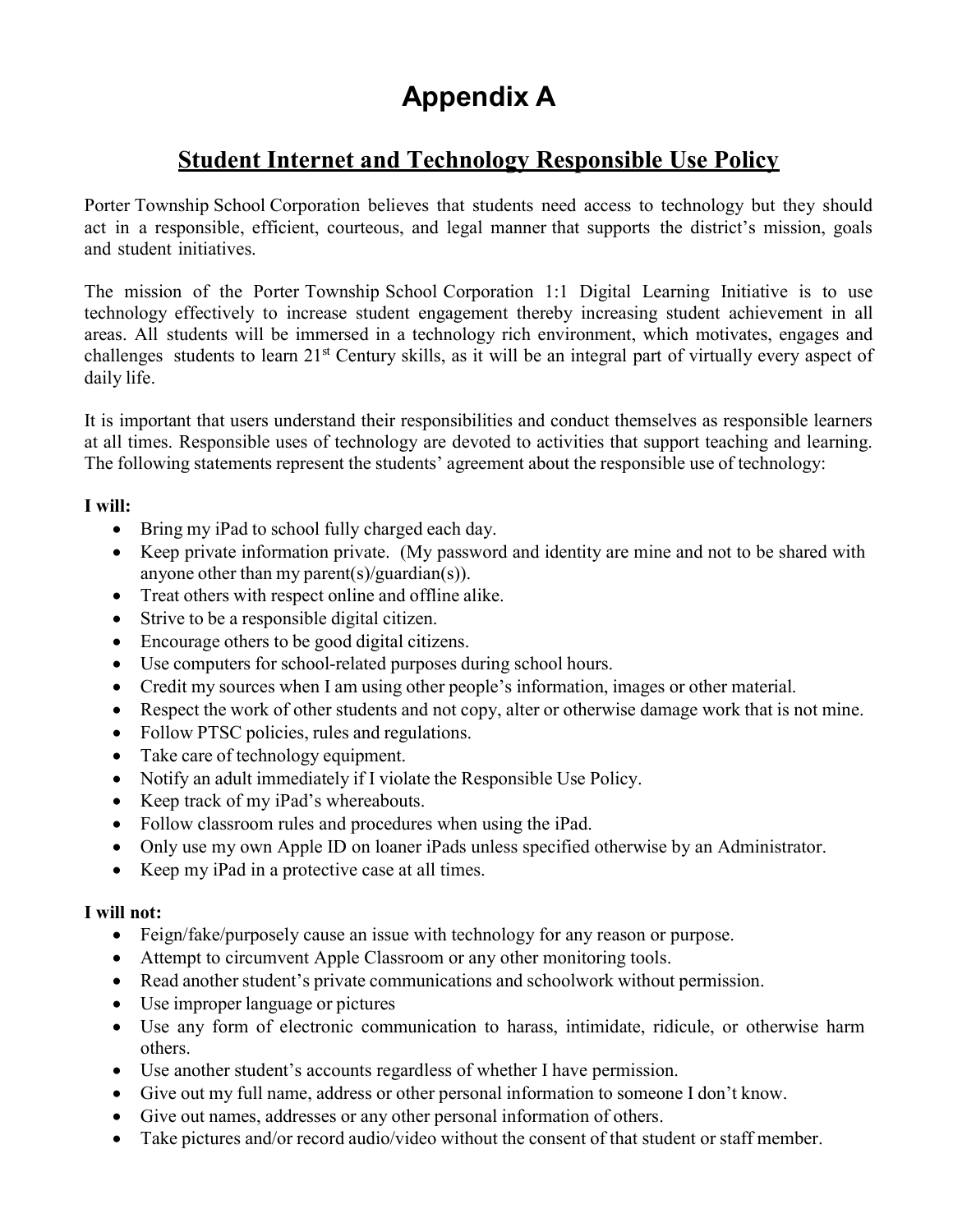- Search for, possess, read, view or copy inappropriate pictures or information.
- Damage, change or tamper with the hardware or network in any way.
- Decorate the iPad with stickers, writing or other markings.
- Hide another student's iPad as a joke or for any other reason.

#### I understand:

- My work can be lost and I should be careful to backup important work.
- The Internet and PTSC technology may not work at all times.
- Not all content available on the Internet is true.
- It is my responsibility to validate information or research on the Internet.
- The use of the Internet provided by PTSC is a privilege and not a right.
- The full use of the iPad is a privilege and not a right.
- The iPad is the sole property of PTSC.
- The Technology Department may access the iPad at any time they deem necessary.
- School personnel have full authority over the iPad.
- In the event the iPad is misplaced, the Technology Department can help find it using a multitude of device and network tools, but these tools might not always be successful.
- If I find an iPad and/or device that is not mine, I will turn it in to my teacher, the office, an administrator or the Technology Department.
- If I damage another student's iPad, I will be responsible for any costs unless specified otherwise by an administrator.
- Failure to return the device at the end of the year or when withdrawing will result in consequences.
- If my case is not considered protective enough by PTSC, I may be required to obtain a more protective case.

#### Consequences for misuse:

- School administrators may revoke the use of iPad features due to my poor performance in academics, attendance and/or behavior.
- I may be disciplined at school up to and including suspension or expulsion if I act irresponsibly.
- Any violation of these policies may result in restrictions being placed on the iPad by the Technology Department.

The Board of School Trustees of the Porter Township School Corporation recognizes the importance of technology education and computer access in preparing students. While the district's intent is to make Internet access available in order to further educational goals and objectives, not all information which can be accessed from external networks is appropriate to the education of our students; consequently, administration shall develop an agreement for the use of external networks which shall specify guidelines to help ensure appropriate utilization by students. Additionally, it is the intention of this policy to have student Internet activities monitored by the school corporation to ensure students are not accessing inappropriate sites. Each school corporation computer with internet access available to students, will have a filtering device or software that blocks and/or monitors access to visual depictions that are obscene, pornographic, inappropriate for students, or harmful to minors. Students will be expected to sign the agreement before using an external network. The provision of this policy and the content of the accompanying exhibit are subordinate to local, state and federal statute.

Porter Township School Corporation firmly believes that the valuable information and interaction available on this worldwide network far outweighs the possibility that users may procure material that is not consistent with the educational goals of the District.